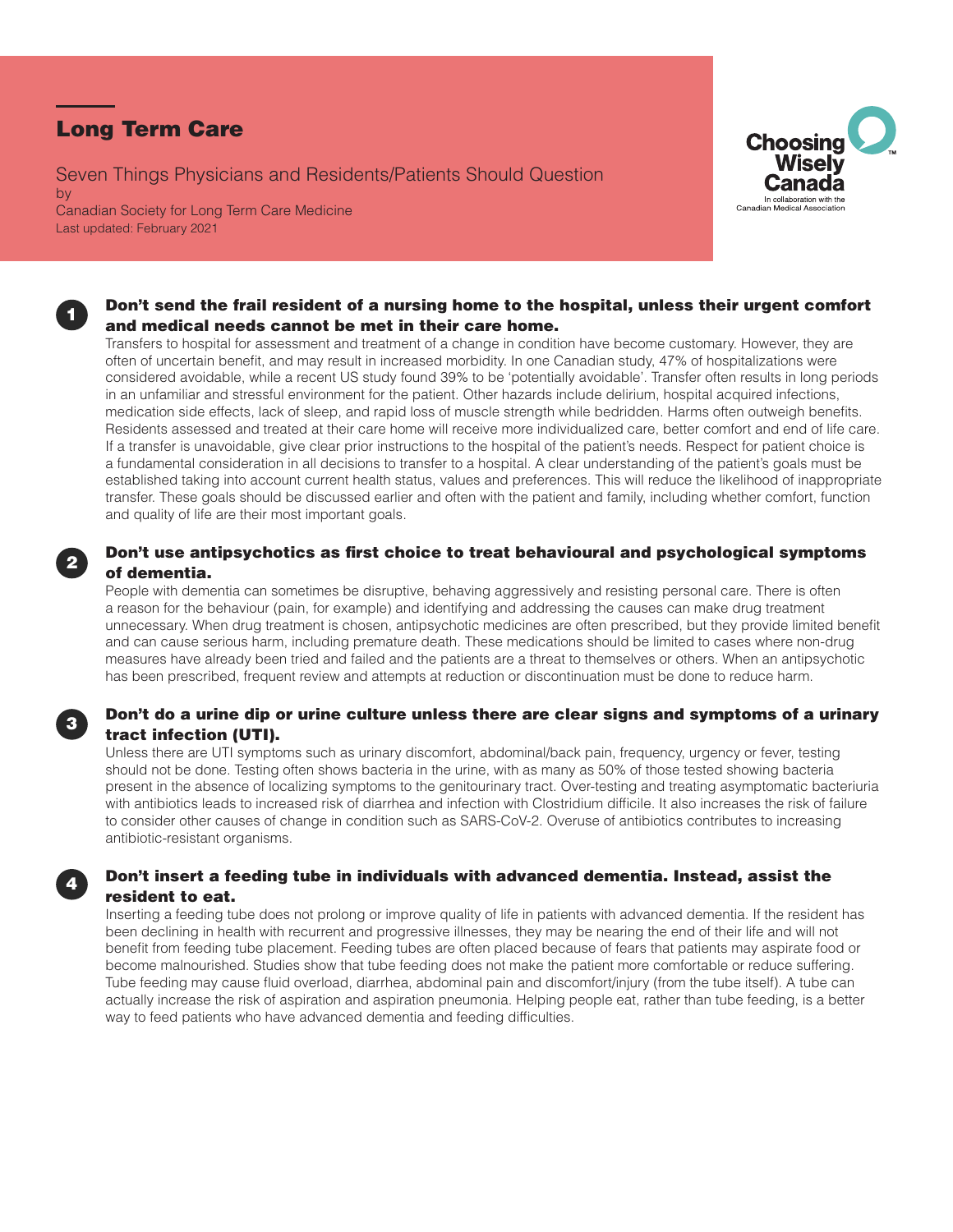### Don't continue or add long-term medications unless there is an appropriate indication and a reasonable expectation of benefit in the individual patient.

Long-term medications should be discontinued if they are no longer needed (e.g., heartburn drugs, antihypertensives) as they can reduce the resident's quality of life while having little value for a frail elder with limited life expectancy (e.g., statins, osteoporosis drugs). The use of multiple medications may also affect patient safety. Prescribing medications to meet lab test "targets" that apply to adults living in the community (e.g., blood sugar, blood pressure) may instead have dangerous effects on mobility, function, mortality and quality of life when applied to a frail elder in care.



7

5

# Don't order screening or routine chronic disease testing just because a blood draw is being done.

Unless you are sure treatment can be given that would add to quality of life, don't do these tests. "Routine" testing may lead to harmful over-treatment in frail residents nearing the end of their life and lead to misusing healthcare resources that would do more good used wisely.

### Don't hesitate to use virtual care to complement in-person visits in order to meet the needs of residents in long-term care during the COVID-19 pandemic.

To reduce the potential of serious outbreaks in long-term care during COVID-19, physicians are encouraged to practice virtual medicine, where appropriate. To be effective, physicians and senior leadership, must strive for excellent communications and timely access to physicians. Studies have shown that the use of telemedicine in caring for nursing home residents can facilitate better patient care and overall cost savings through reducing unnecessary hospital transfers to the emergency department and subsequent hospitalizations.

If the home needs to be physically attended to, physicians are encouraged to do targeted on-site visits and consider charting remotely. Telemedicine in long-term care can contribute to the delivery of high-quality medical care reducing avoidable hospitalizations. Utilizing virtual care where appropriate can ensure protection of health care workers while still maintaining effective communication with staff and residents' families. Appropriate systems level optimization can be created so that physicians can effectively advocate for older residents who are especially vulnerable to contracting COVID-19. The pandemic has further illustrated the need to provide timely access to care to assess acute change in status including respiratory complaints and hypoactive delirium.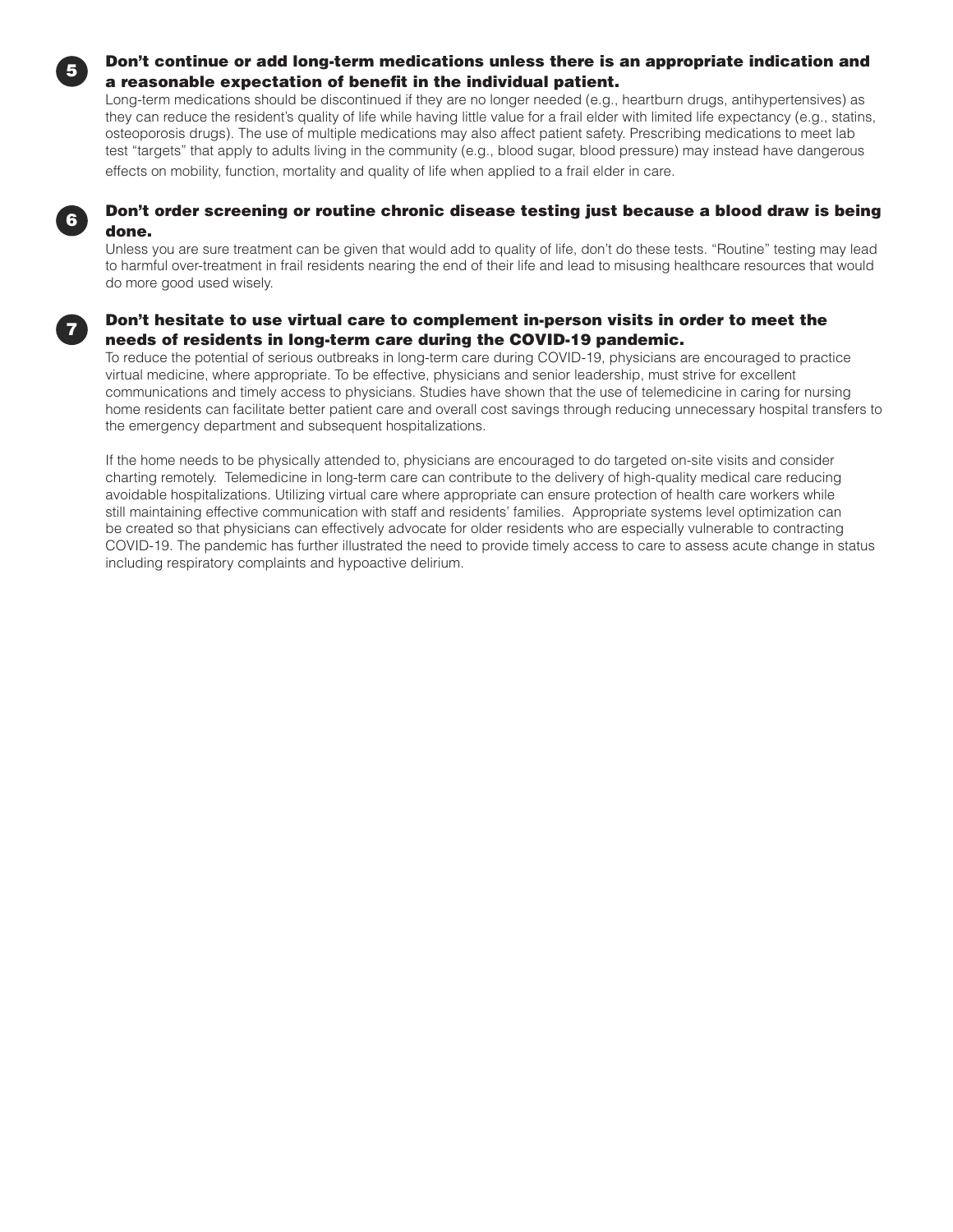#### How the list was created

The Canadian Society for Long Term Care Medicine (formerly the Long Term Care Medical Directors Association of Canada) established its Top 6 recommendations under the leadership of their Director. CSLTCM members were invited to participate in the list development by email. Two physician volunteers came forward to join the Director and form the Choosing Wisely Canada working group. To represent the patient voice, an articulate patient leader and Patients for Patient Safety Canada "champion" joined the working group. The American Medical Directors Association and Canadian Geriatric Society lists were reviewed as a starting point. None of these lists was specific to the frail elderly in residential care. The process aimed for recommendations that were valid and relevant for Canadian patients and our health care system. By small group discussion amongst the working group, the 6 recommendations were proposed. The document was then circulated to the members of the Board of the CSLTCM for feedback and approval.

#### Sources

1

3

4

5

6

7

Walker JD, et al. Identifying potentially avoidable hospital admissions from Canadian long-term care facilities. Med Care. 2009 Feb;47(2):250-4. [PMID:](https://www.ncbi.nlm.nih.gov/pubmed/19169127)  [19169127.](https://www.ncbi.nlm.nih.gov/pubmed/19169127)

Walsh EG, et al. Potentially avoidable hospitalizations of dually eligible Medicare and Medicaid beneficiaries from nursing facility and Home- and Community-Based Services waiver programs. J Am Geriatr Soc. 2012 May;60(5):821-9. [PMID: 22458363.](https://www.ncbi.nlm.nih.gov/pubmed/22458363)

Brodaty H, et al. Meta-analysis of nonpharmacological interventions for neuropsychiatric symptoms of dementia. Am J Psychiatry. 2012 Sep;169(9):946-53. [PMID: 22952073](https://www.ncbi.nlm.nih.gov/pubmed/22952073).

Schneider LS, et al. Efficacy and adverse effects of atypical antipsychotics for dementia: meta-analysis of randomized, placebo-controlled trials. Am J Geriatr Psychiatry. 2006 Mar;14(3):191-210. [PMID: 16505124.](https://www.ncbi.nlm.nih.gov/pubmed/16505124)

Seitz DP, et al. Efficacy and feasibility of nonpharmacological interventions for neuropsychiatric symptoms of dementia in long term care: a systematic review. J Am Med Dir Assoc. 2012 Jul;13(6):503-506.e2. [PMID: 22342481.](https://www.ncbi.nlm.nih.gov/pubmed/22342481)

High KP, et al. Clinical practice guideline for the evaluation of fever and infection in older adult residents of long-term care facilities: 2008 update by the Infectious Diseases Society of America. Clin Infect Dis. 2009 Jan 15;48(2):149-71. [PMID: 19072244](https://www.ncbi.nlm.nih.gov/pubmed/19072244).

Nicolle LE, et al. Infectious Diseases Society of America guidelines for the diagnosis and treatment of asymptomatic bacteriuria in adults. Clin Infect Dis. 2005 Mar 1;40(5):643-54. [PMID: 15714408.](https://www.ncbi.nlm.nih.gov/pubmed/15714408)

Stone ND, et al. Surveillance definitions of infections in long-term care facilities: revisiting the McGeer criteria. Infect Control Hosp Epidemiol. 2012 Oct;33(10):965-77. [PMID: 22961014.](https://www.ncbi.nlm.nih.gov/pubmed/22961014)

Hanson LC, et al. Oral feeding options for people with dementia: a systematic review. J Am Geriatr Soc. 2011 Mar;59(3):463-72. [PMID: 21391936.](https://www.ncbi.nlm.nih.gov/pubmed/21391936) Palecek EJ, et al. Comfort feeding only: a proposal to bring clarity to decision-making regarding difficulty with eating for persons with advanced dementia. J Am Geriatr Soc. 2010 Mar;58(3):580-4. [PMID: 20398123.](https://www.ncbi.nlm.nih.gov/pubmed/20398123)

Sampson EL, et al. Enteral tube feeding for older people with advanced dementia. Cochrane Database Syst Rev. 2009 Apr 15;(2):CD007209. PMID: [19370678.](https://www.ncbi.nlm.nih.gov/pubmed/19370678)

Sorrell JM. Use of feeding tubes in patients with advanced dementia: are we doing harm? J Psychosoc Nurs Ment Health Serv. 2010 May;48(5):15-8. [PMID:](https://www.ncbi.nlm.nih.gov/pubmed/20415291)  [20415291.](https://www.ncbi.nlm.nih.gov/pubmed/20415291)

Teno JM, et al. Does feeding tube insertion and its timing improve survival? J Am Geriatr Soc. 2012 Oct;60(10):1918-21. [PMID: 23002947.](https://www.ncbi.nlm.nih.gov/pubmed/23002947)

Beckett NS, et al. Treatment of hypertension in patients 80 years of age or older. N Engl J Med. 2008 May 1;358(18):1887-98. [PMID: 18378519](https://www.ncbi.nlm.nih.gov/pubmed/18378519). Dalleur O, et al. Inappropriate prescribing and related hospital admissions in frail older persons according to the STOPP and START criteria. Drugs Aging. 2012 Oct;29(10):829-37. [PMID: 23044639.](https://www.ncbi.nlm.nih.gov/pubmed/23044639)

James PA, et al. 2014 evidence-based guideline for the management of high blood pressure in adults: report from the panel members appointed to the Eighth Joint National Committee (JNC 8). JAMA. 2014 Feb 5;311(5):507-20. [PMID: 24352797](https://www.ncbi.nlm.nih.gov/pubmed/24352797).

Muntner P, et al. Systolic blood pressure goals to reduce cardiovascular disease among older adults. Am J Med Sci. 2014 Aug;348(2):129-34. PMID: [24978394.](https://www.ncbi.nlm.nih.gov/pubmed/24978394)

Tinetti ME, et al. Antihypertensive medications and serious fall injuries in a nationally representative sample of older adults. JAMA Intern Med. 2014 Apr;174(4):588-95. [PMID: 24567036.](https://www.ncbi.nlm.nih.gov/pubmed/24567036)

American Medical Directors Association (AMDA). Health maintenance in the long term care setting. Columbia (MD): American Medical Directors Association (AMDA); 2012.

Clarfield AM. Screening in frail older people: an ounce of prevention or a pound of trouble? J Am Geriatr Soc. 2010 Oct;58(10):2016-21. [PMID: 20929471.](https://www.ncbi.nlm.nih.gov/pubmed/20929471) Gill TM. The central role of prognosis in clinical decision making. JAMA. 2012 Jan 11;307(2):199-200. [PMID: 22235093](https://www.ncbi.nlm.nih.gov/pubmed/22235093)

Gross CP. Cancer screening in older persons: a new age of wonder. JAMA Intern Med. 2014 Oct;174(10):1565-7. [PMID: 25133660.](https://www.ncbi.nlm.nih.gov/pubmed/25133660)

Moyer VA, et al. Screening for prostate cancer: U.S. Preventive Services Task Force recommendation statement. Ann Intern Med. 2012 Jul 17;157(2):120- 34. [PMID: 22801674.](https://www.ncbi.nlm.nih.gov/pubmed/22801674)

Royce TJ, et al. Cancer screening rates in individuals with different life expectancies. JAMA Intern Med. 2014 Oct;174(10):1558-65. PMID: 25133746. https://www.ncbi.nlm.nih.gov/pubmed/25133746

van Hees F, et al. Should colorectal cancer screening be considered in elderly persons without previous screening? A cost-effectiveness analysis. Ann Intern Med. 2014 Jun 3;160(11):750-9. [PMID: 24887616](https://www.ncbi.nlm.nih.gov/pubmed/24887616).

Collins R, Charles J, Moser A, Birmingham B, Grill A, Gottesman M. [Improving medical services in Canadian long term care homes](https://www.cfp.ca/news/2020/10/07/10-07). Canadian Family Physician. 2020 Oct 7.

Dosa D, Jump RL, LaPlante K, Gravenstein S. Long-term care facilities and the coronavirus epidemic: Practical guidelines for a population at highest risk. Journal of the American Medical Directors Association. 2020 May 1;21(5):569-71. [PMID: 32179000.](https://www.ncbi.nlm.nih.gov/pubmed/32179000/)

Grabowski DC, O'Malley AJ. Use of telemedicine can reduce hospitalizations of nursing home residents and generate savings for medicare. Health Affairs. 2014 Feb 1;33(2):244-50. [PMID: 24493767.](https://pubmed.ncbi.nlm.nih.gov/24493767)

Grant KL, Lee DD, Cheng I, Baker GR. Reducing preventable patient transfers from long-term care facilities to emergency departments: a scoping review. Canadian Journal of Emergency Medicine. 2020 Nov;22(6):844-56. [PMID: 32741417.](https://pubmed.ncbi.nlm.nih.gov/32741417)

Gillespie SM, Handler SM, Bardakh A. Innovation Through Regulation: COVID-19 and the Evolving Utility of Telemedicine. Journal of the American Medical Directors Association. 2020 Aug 1;21(8):1007-9. [PMID: 32736843.](https://www.ncbi.nlm.nih.gov/pubmed/32736843)

Gillespie SM, Moser AL, Gokula M, Edmondson T, Rees J, Nelson D, Handler SM. Standards for the use of telemedicine for evaluation and management of resident change of condition in the nursing home. Journal of the American Medical Directors Association. 2019 Feb 1;20(2):115-22. [PMID: 30691620.](https://www.ncbi.nlm.nih.gov/pubmed/30691620/) Heyworth L, Kirsh S, Zulman D, Ferguson JM, Kizer KW. [Expanding access through virtual care: The VA's early experience with Covid-19](https://catalyst.nejm.org/doi/full/10.1056/cat.20.0327). NEJM Catalyst Innovations in Care Delivery. 2020 Jul 1;1(4).